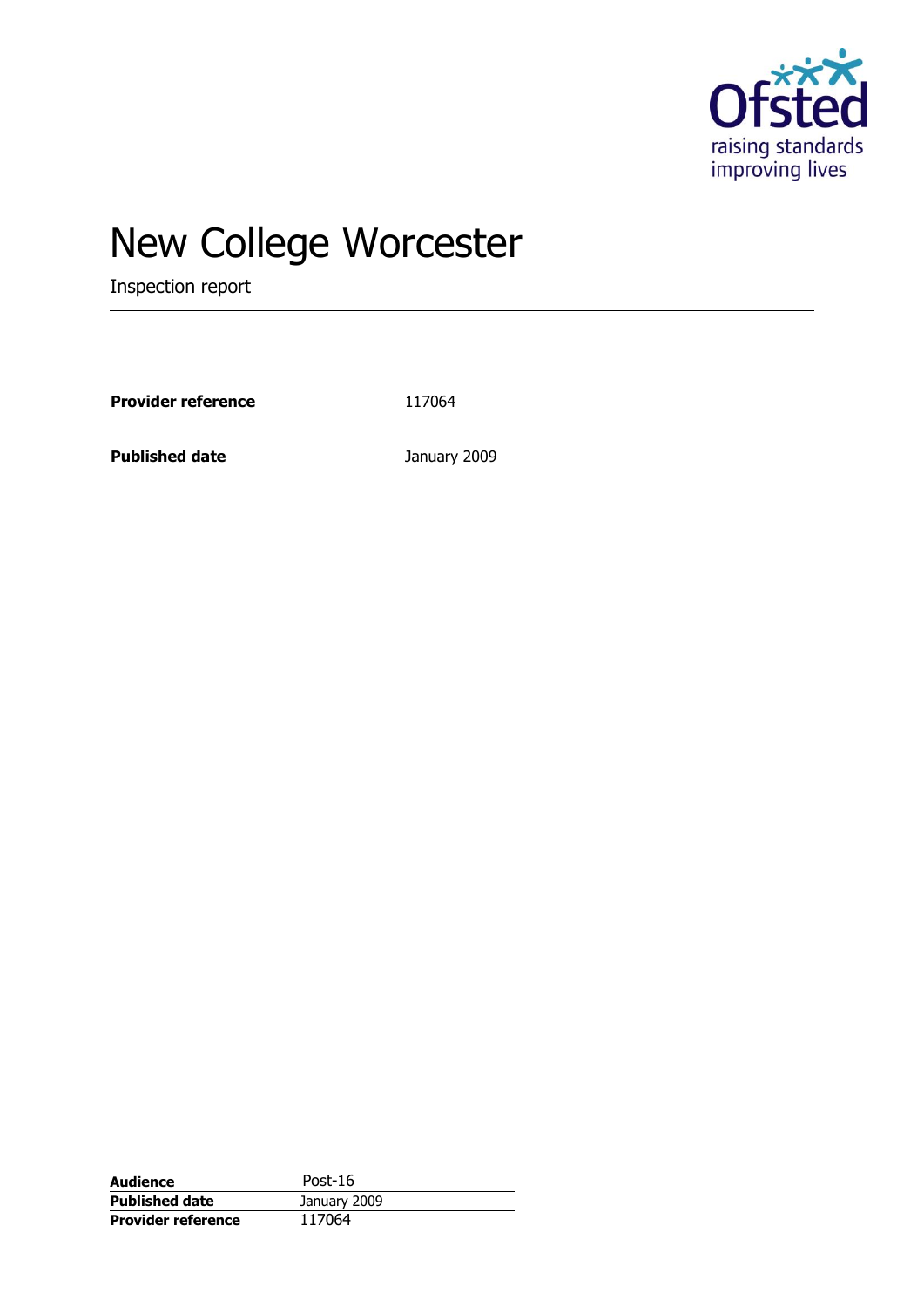### **Contents**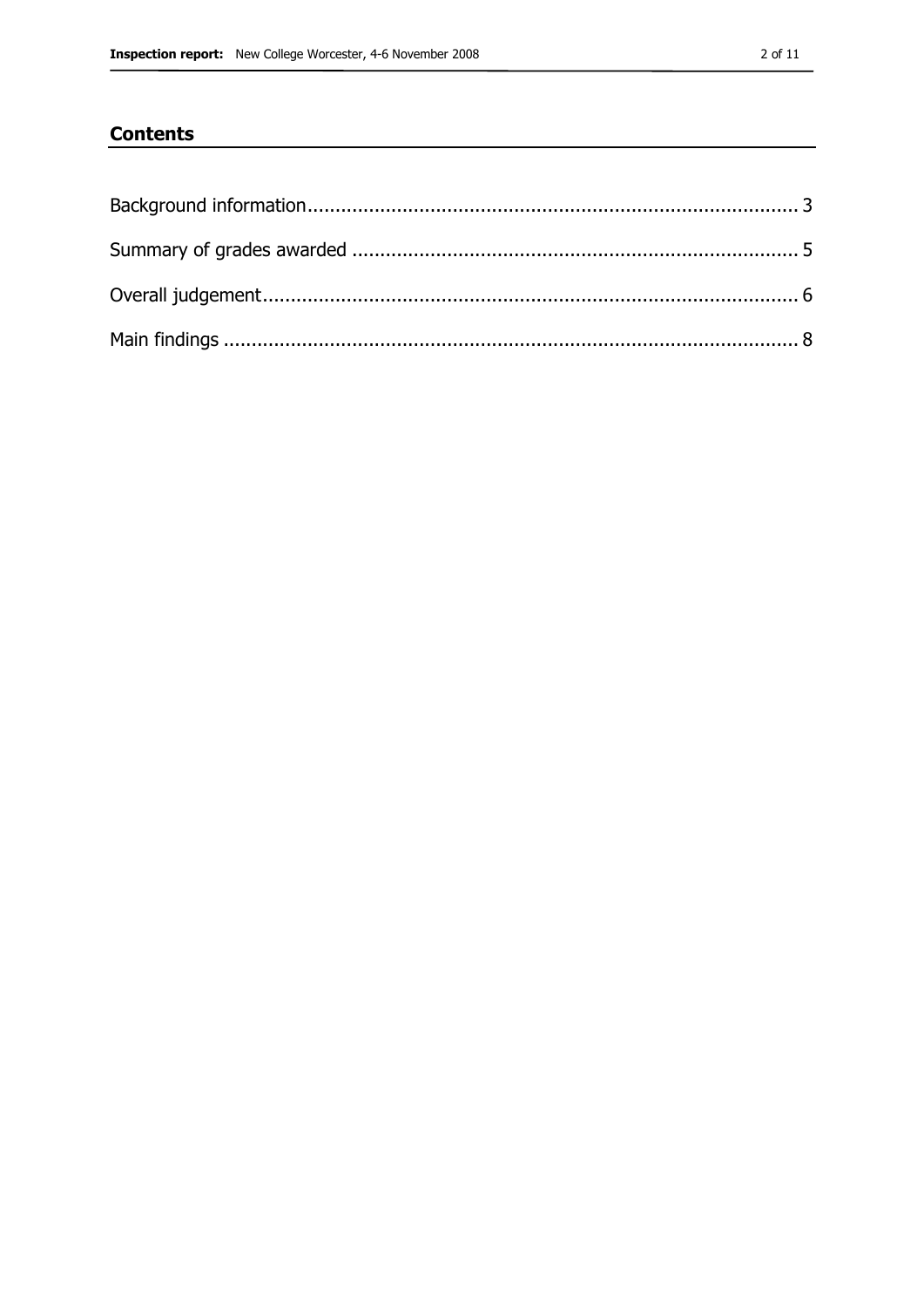## <span id="page-2-0"></span>**Background information**

### **Inspection judgements**

#### **Grading**

Inspectors use a four-point scale to summarise their judgements about achievement and standards, the quality of provision, and leadership and management, which includes a grade for equality of opportunity.

The descriptors for the four grades are:

- $grade 1 outside$
- grade  $2 good$
- grade 3 satisfactory
- grade 4 inadequate

Further information can be found on how inspection judgements are made at [www.ofsted.gov.uk.](http://www.ofsted.gov.uk/)

### **Scope of the inspection**

In deciding the scope of this inspection, inspectors took account of: the provider's most recent self-assessment report and development plans; comments from the local Learning and Skills Council (LSC) or other funding body; and where appropriate the previous inspection report [\(www.ofsted.gov.uk\)](http://www.ofsted.gov.uk/); reports from the inspectorate annual assessment visits or quality monitoring inspection; and data on students and their achievement over the period since the last inspection. This inspection focused on the following aspects:

- overall effectiveness of the organisation and its capacity to improve further
- achievement and standards
- quality of provision
- leadership and management.

### **Description of the provider**

- 1. New College Worcester is a non-maintained, residential special school for young people aged 11 to 19, all of whom are blind or partially sighted. A minority of students have additional needs, including complex medical conditions, hearing impairment and/or Asperger's Syndrome. The sixth form caters for students aged 16 to 19. New College Worcester is now fully independent from the Royal National Institute of Blind People (RNIB) following the de-merger in July 2007. A total of 81 students attend the college, which includes 45 in the sixth form; seven of these students are funded by the LSC. Apart from a small number from abroad, and one student funded by the Welsh Assembly all other student placements are funded by their local authority.
- 2. Within the sixth form students study GCE A level subjects with the majority progressing to higher education; a small number study foundation courses. All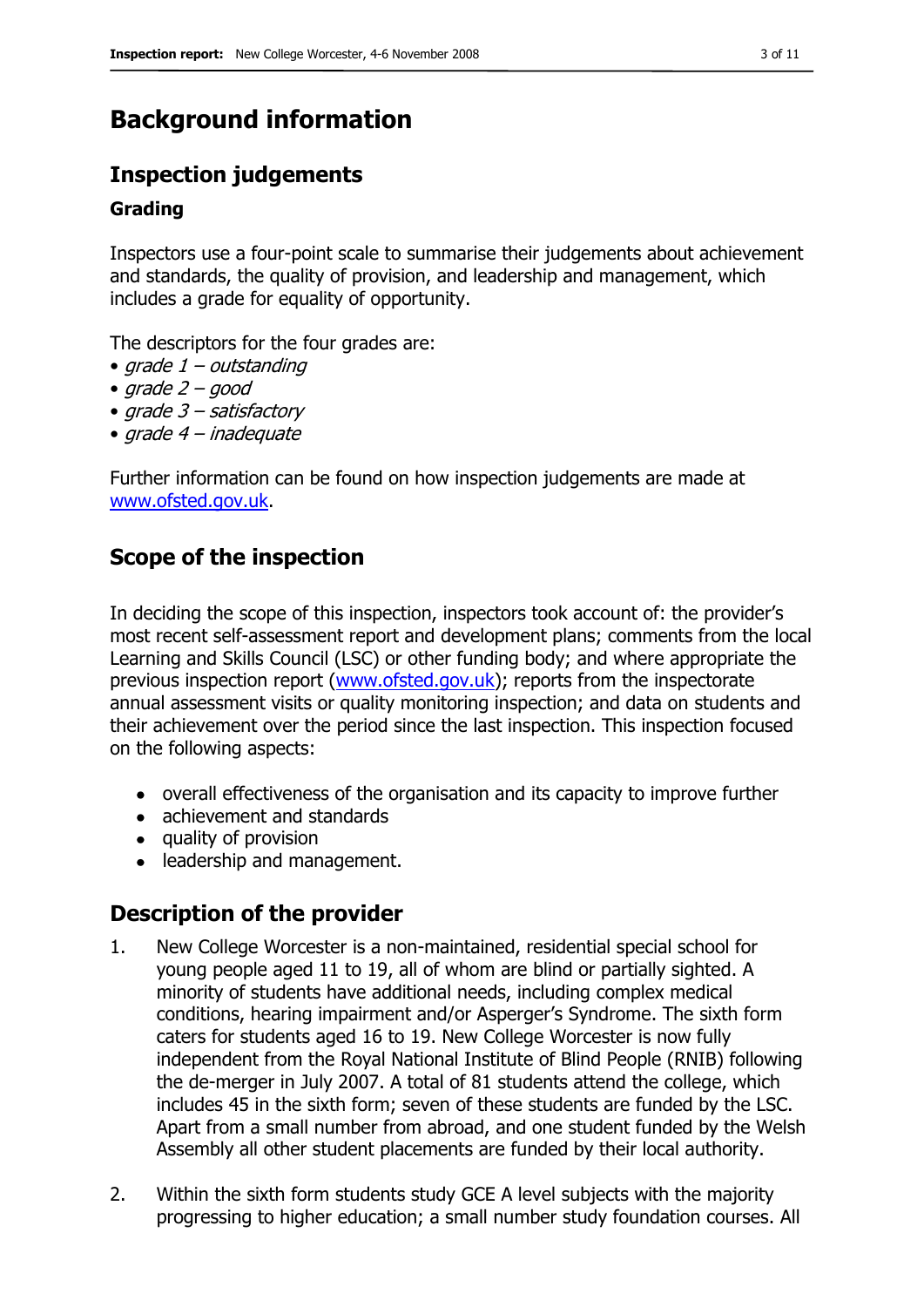students have an individual programme of education which includes mobility and independent living skills. Training in information communication technology (ICT), Braille and social and communication skills is provided as required.

3. An inspection of the school and care provision was carried out simultaneously and the outcomes of this are contained in a separate report of the same date. The college's mission is to 'be a nationally recognised centre of excellence providing a caring and supportive environment in which blind and partially sighted students develop the knowledge, skills and personal qualities they need to succeed in education, work and life. Furthermore, New College Worcester aims to ensure an extensive and successful outreach programme providing informed support to visually impaired students and colleges.'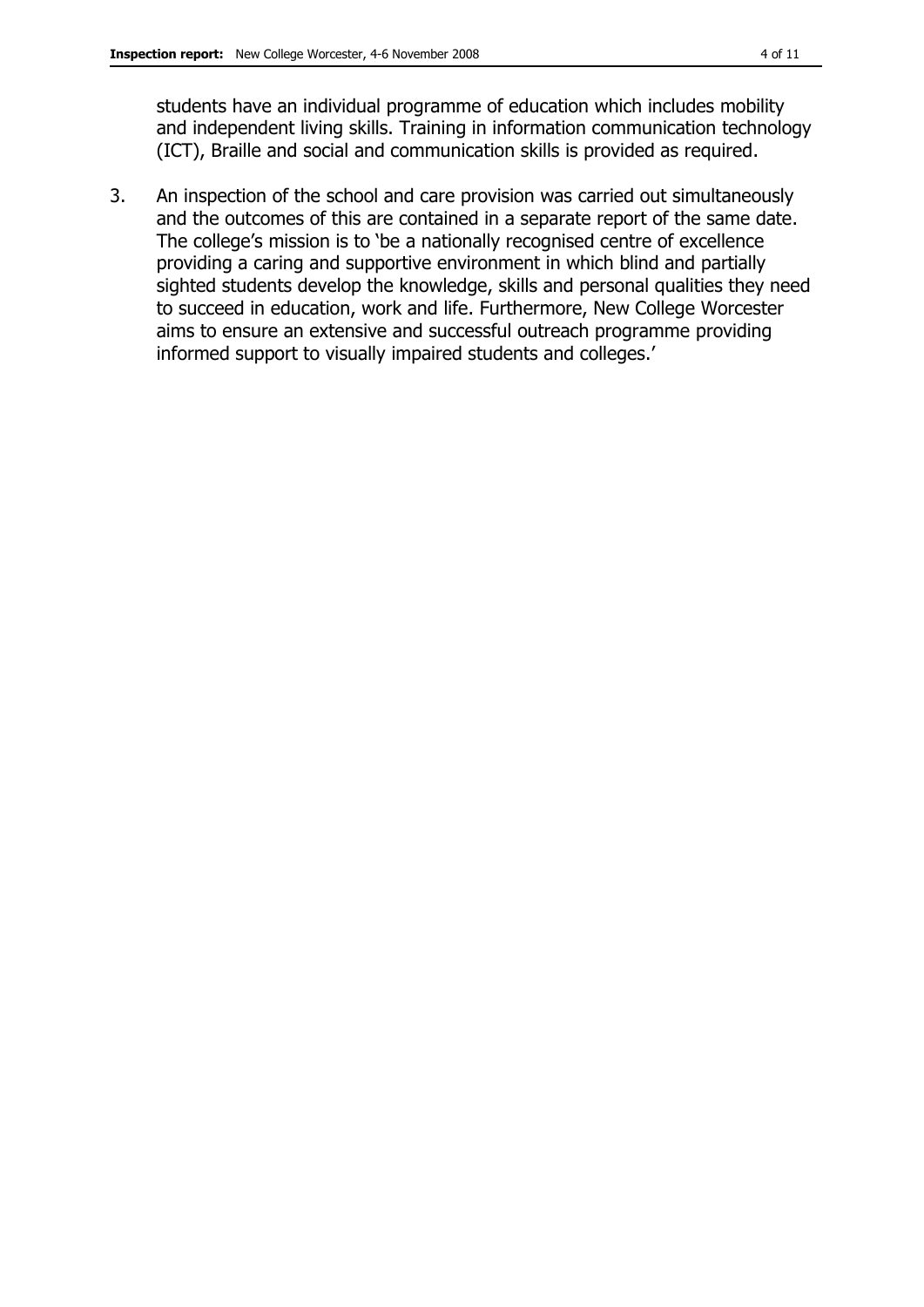# <span id="page-4-0"></span>**Summary of grades awarded**

| <b>Effectiveness of provision</b> | Good: Grade 2              |
|-----------------------------------|----------------------------|
|                                   |                            |
| <b>Capacity to improve</b>        | Good: Grade 2              |
|                                   |                            |
| <b>Achievement and standards</b>  | Good: Grade 2              |
|                                   |                            |
| <b>Quality of provision</b>       | Good: Grade 2              |
|                                   |                            |
| Leadership and management         | Good: Grade 2              |
|                                   |                            |
| Equality of opportunity           | Good: contributory grade 2 |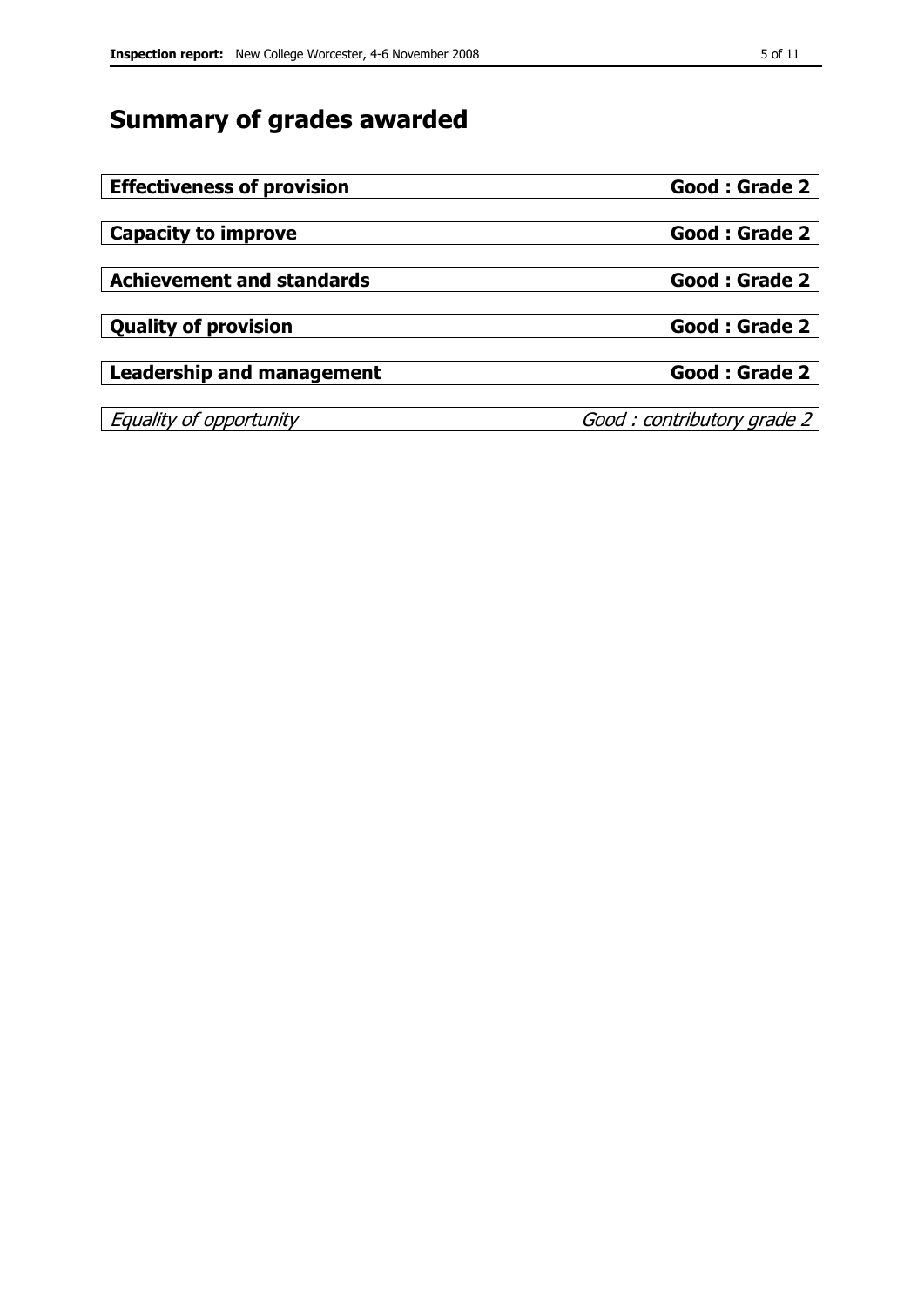# <span id="page-5-0"></span>**Overall judgement**

#### **Effectiveness of provision** Good: Grade 2

- 4. This is a good college. The achievement levels and the quality of students' work are good. They make good progress in a range of A level and other national awards and make very good gains in self confidence, mobility, independence and social skills. Students are highly recognised for their achievement. Effective systems are in place to identify students' potential underperformance but there insufficient use of data to set targets for achievement and a lack of consistency in recording incidental learning across all areas of the curriculum.
- 5. Teaching and learning are good. Students benefit from small class sizes and the high levels of individual attention given by teachers. The teaching of Braille is highly effective and provides students with the necessary skills to succeed in all subjects. Mobility training and independent living skills provision is good and provides students with useful skills for their future lives. Planning for learning is good overall. However, in a few cases students are not provided with enough challenge and individual learning targets are not sufficiently precise or used to direct learning.
- 6. The college's approach to social and educational inclusion and meeting the needs and interests of students is good. Students follow individually tailored learning programmes which successfully includes all aspects of their academic, social and personal development. They benefit from the extensive range of enrichment activities on offer. Employability skills are effectively developed through opportunities for work experience.
- 7. Guidance and support are good. The college provides a wide and comprehensive range of specialist support services. Very good support is provided to those students with additional learning needs such as literacy, numeracy and communication skills. Staff expertise in dealing with the support needs of students with visual impairments is highly effective. Transition arrangements, including careers guidance for students progressing onto higher and further education, are good. Although many students achieve well the quality of target setting varies too widely for progress to be consistently and accurately tracked.
- 8. Leadership and management are good. The principal provides open and consultative leadership; she is ably supported by other managers. The recent change of ownership was very well managed. Quality improvement processes effectively cover most of the work of the college. Self-assessment procedures are comprehensive but the use of a range of data to monitor performance is underdeveloped. Partnerships with other schools and community groups are wide ranging and very successful. The promotion of equality and diversity is good. Governance is satisfactory but there is a need to further scrutinise overall achievement. The college provides good value for money.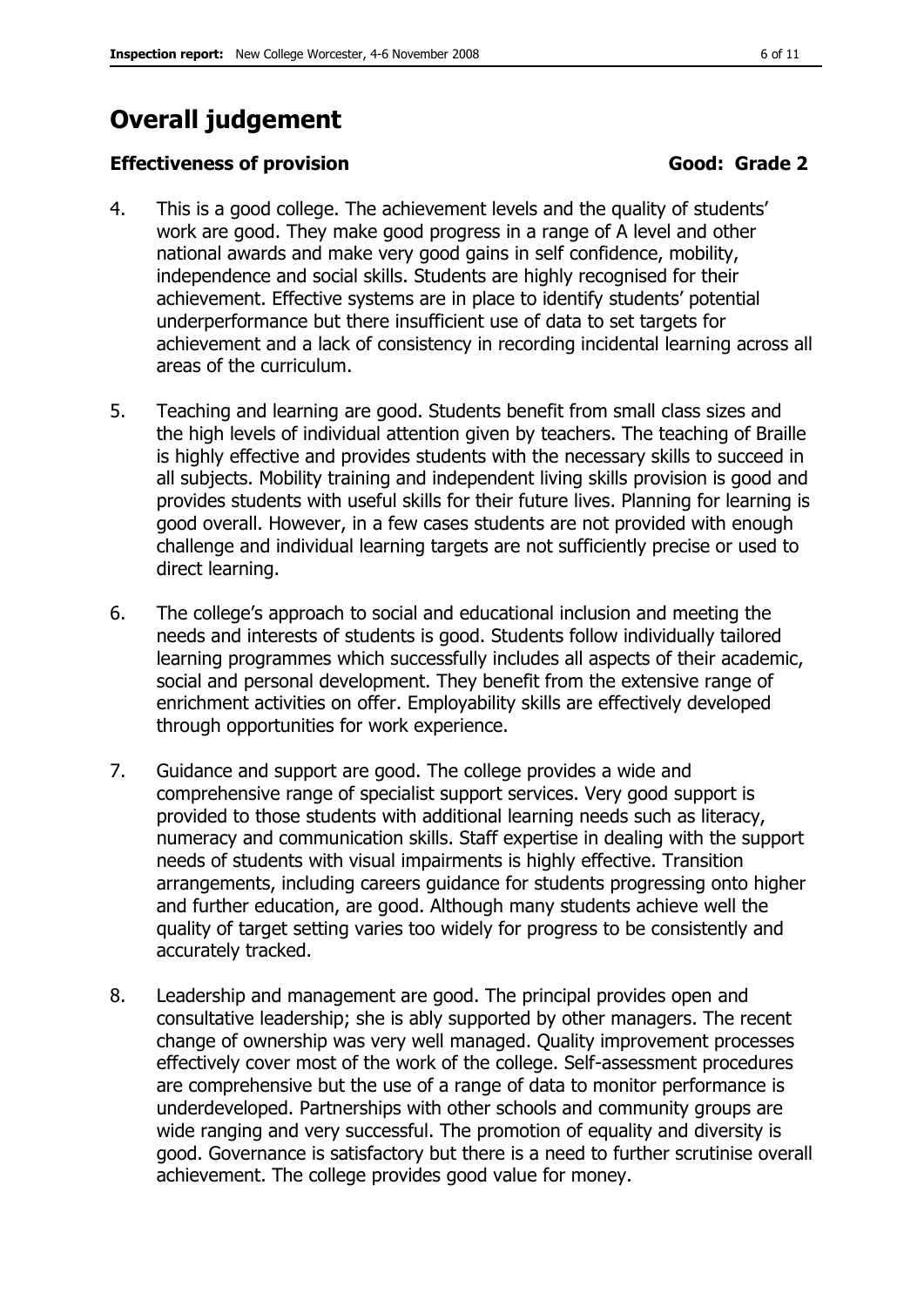### **Capacity to improve Good: Grade 2**

9. The college demonstrates a good capacity to improve further. The senior leadership team has been recently strengthened and all posts are now filled. Quality assurance is effective overall but the analysis of a range of data to set targets for improvement is insufficiently rigorous. There is a well established culture of continuous improvement which includes regular lesson observations. These, along with high quality staff development opportunities, have been successful in improving the quality of the provision. Self-assessment processes are comprehensive; the report is largely accurate but overly descriptive. Effective actions have been taken to improve issues raised at the last monitoring visit. The curriculum is effectively modified in response to students' needs. The board of governors and trustees have recently recruited new and appropriately experienced members to support their work and the needs of the college. Staff have confidence in their own ability and that of managers to bring about the planned improvements.

#### **The effectiveness of the steps taken by the college to promote improvement since the last inspection**

10. The college has made good progress to address the key areas for improvement identified at the last inspection. Achievement in the extended curriculum is adequately monitored and staff are better trained in the recording of progress. Students have additional literacy and numeracy support. All students now have a clearly identified provision map which has led to improved coordination of independent living skills. Target setting remains an area for development. There are clearer links between pre-entry assessments and individual programmes. Staff are encouraged to share good practice. New College Worcester is now compliant with the legislative requirements of the Special Educational Needs and Disability Act 2001 (SENDA) and the Race Relations (Amendment) Act 2002. The LSC individual student schedules are regularly monitored.

#### **Key strengths**

- good levels of achievement and progression to further education and higher education
- good development of independence skills, confidence and mobility
- extensive range of enrichment activities
- wide range of multidisciplinary support and staff expertise
- very good management of change
- very good links with other providers which brings about benefits for students.

### **Areas for improvement**

#### **The college should address:**

- the rigour and use of target setting
- the consistency of challenge for all students
- the use of data to monitor performance.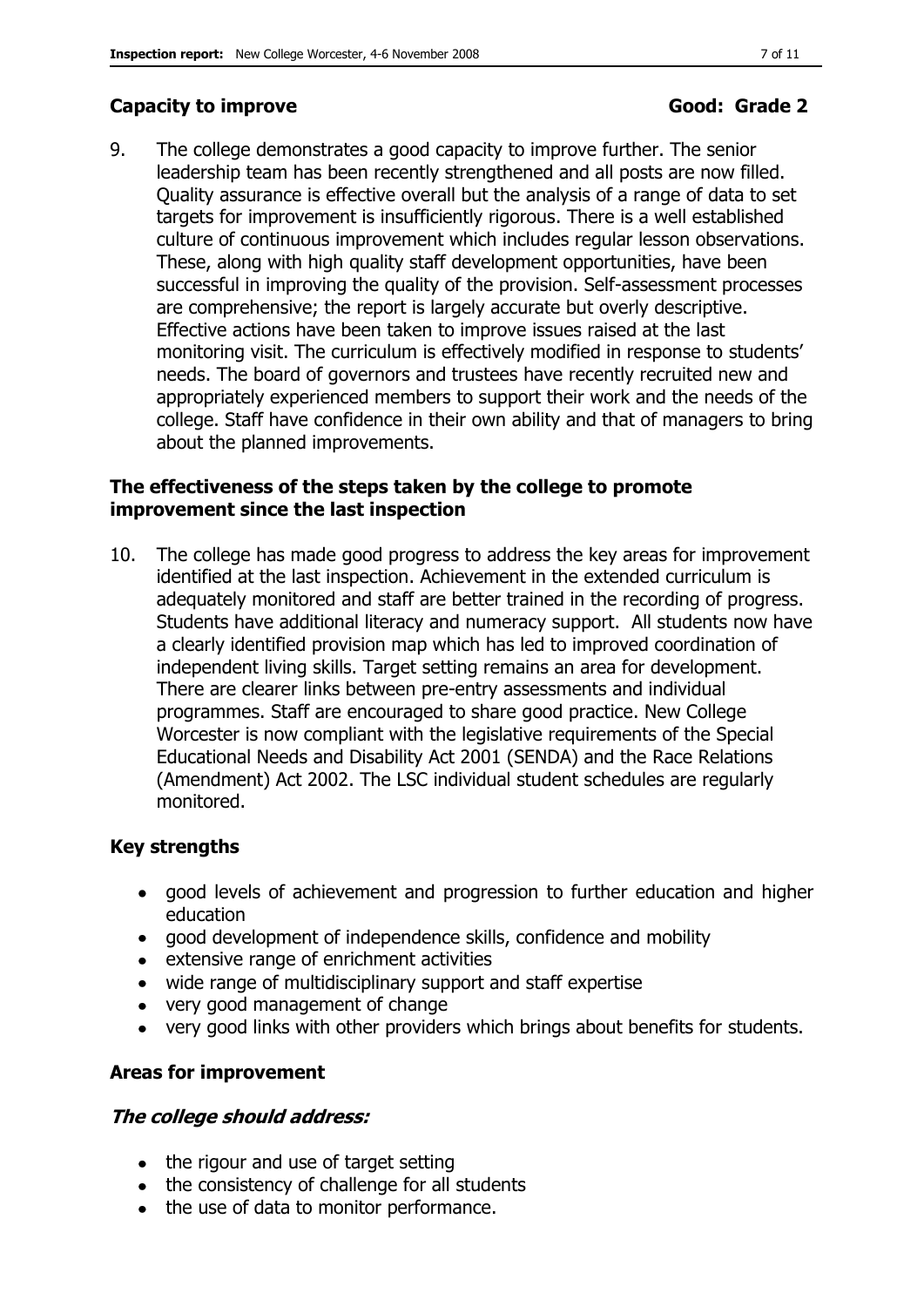# <span id="page-7-0"></span>**Main findings**

#### **Achievement and standards Good: Grade 2**

- 11. The achievement levels and the quality of students' work are good. Students make good progress in a range of A level and other national awards and make very good gains in self confidence, mobility, independence and social skills. Very good pass rates on A level awards have been maintained over the past three years; in 2007/08 all students passed and of these 30% gained grades A to C, thus enabling all students applying to higher education to progress to their first choice university. Several students obtained grade A in all their subjects. Managers recognise that outcomes for AS levels in 2007/08 are an area for improvement, when compared to results from previous years. Analysis of data indicates that there is no significant difference in achievement according to gender or ethnicity.
- 12. Students successfully develop their independence and personal skills. Following a series of multidisciplinary assessments each student is provided with a comprehensive personal mobility programme; most are assessed as being independent travellers by the time they leave New College Worcester. Students are encouraged in the development of independent study skills. They also learn to cook for themselves and others, and manage their money effectively. This increased independence has a major impact on the quality of their lives and their confidence and self-esteem grows significantly. Most students are very articulate and confident in expressing their views and wishes and in seeking help and advice when appropriate.
- 13. There are effective systems in place to identify students' potential underperformance but there is a lack of consistency in recording incidental learning across all areas of the curriculum. Insufficient use is made of summary data to inform planning and to set targets for increasing achievement. Both of these areas for development are acknowledged in the self-assessment report. Where relevant for individuals, a range of additional vocational learning opportunities are accessed through local general further education colleges.
- 14. Students are highly recognised for their successes in regional and national sports awards and other areas, such as Duke of Edinburgh Awards. Achievement is very well celebrated in morning assemblies, annual reports, speech day and 'student of the week' award. Employability skills are effectively developed thorough opportunities for work experience. Students successfully develop the underpinning skills of literacy, numeracy, communication, Braille and ICT to enable them to effectively achieve on all courses and to prepare them well for their future life.
- 15. Destination data indicates that most sixth formers successfully progress onto higher education degree courses or where appropriate further education courses. Students enjoy their work and are very proud of their achievements. The curriculum increases their motivation, enjoyment and understanding of a healthy and safe lifestyle. Students are closely involved with their immediate and local community and are helped to make a positive contribution. Retention,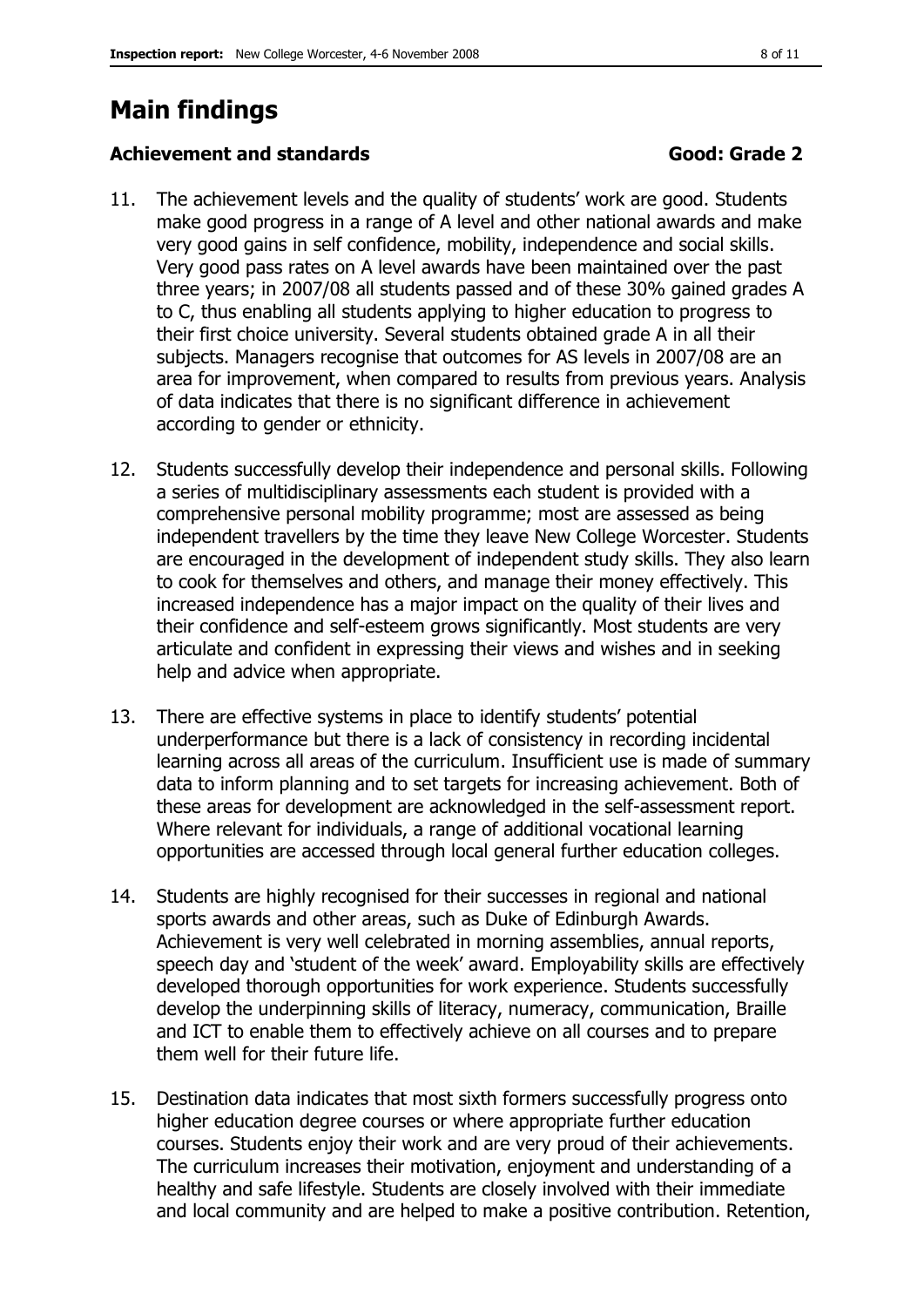punctuality and attendance are good, well monitored and any issues are dealt with swiftly as they arise.

#### **Quality of provision Good: Grade 2**

- 16. Teaching and learning are good. This agrees with the college's self-assessment. Assessment processes are comprehensive and successfully identify students' needs including their requirements for specialist resources and equipment. Teachers know the students well and small class sizes enable them to provide high levels of support. Students are well motivated and enjoy the individual attention teachers are able to give to them during lessons. Teachers demonstrate high levels of expertise and knowledge of their subject areas. The teaching of Braille to students is of a consistently good quality. This enables them to achieve well across all subject areas. Independence training is successfully matched to students' individual skill requirements, for example, to enable them to wire an electric plug or to cook their own meal. Students benefit greatly from mobility training and are successful at negotiating the college site and in accessing local community facilities.
- 17. The college's lesson observation process provides an accurate evaluation of the overall quality of teaching and learning. During joint observations, inspectors agreed with the outcomes and grades awarded by members of the college observation team. However, not all lesson evaluation reports are sufficiently informative about the specific actions required to improve the teachers' performance. There is also inconsistency in the way individual students' assessment outcomes and learning objectives are used to plan lessons. In a few lessons observed the pace of learning was too slow with insufficient challenge for more able partially sighted students.
- 18. The college's approach to social and educational inclusion and meeting the needs and interests of students is good. Students follow individually tailored programmes which successfully includes all aspects of their academic, social and personal development. The college arranges courses that enable students to work towards qualifications that are best matched to their long term goals and aspirations. This is achieved very effectively by providing students with a wide range of choices to study at GCSE, A and AS levels. Literacy and numeracy needs are well met. Students' skills in financial management are developed well within the independent living skills curriculum and practised effectively within residences. The link between college day and residential provision has greatly improved since the last inspection.
- 19. A greater focus is now given to the development of students' mobility, communication skills, including Braille and personal development. This provides a more holistic approach to learning. All students have access to education and training in these areas. All have excellent opportunities to develop their social and personal skills through the extensive range of enrichment activities on offer. Many take full advantage of the sporting and leisure opportunities and the residential and field trips organised by staff across the college and residences. There are very good links with local further education colleges which enable students, where appropriate, to follow vocational courses. These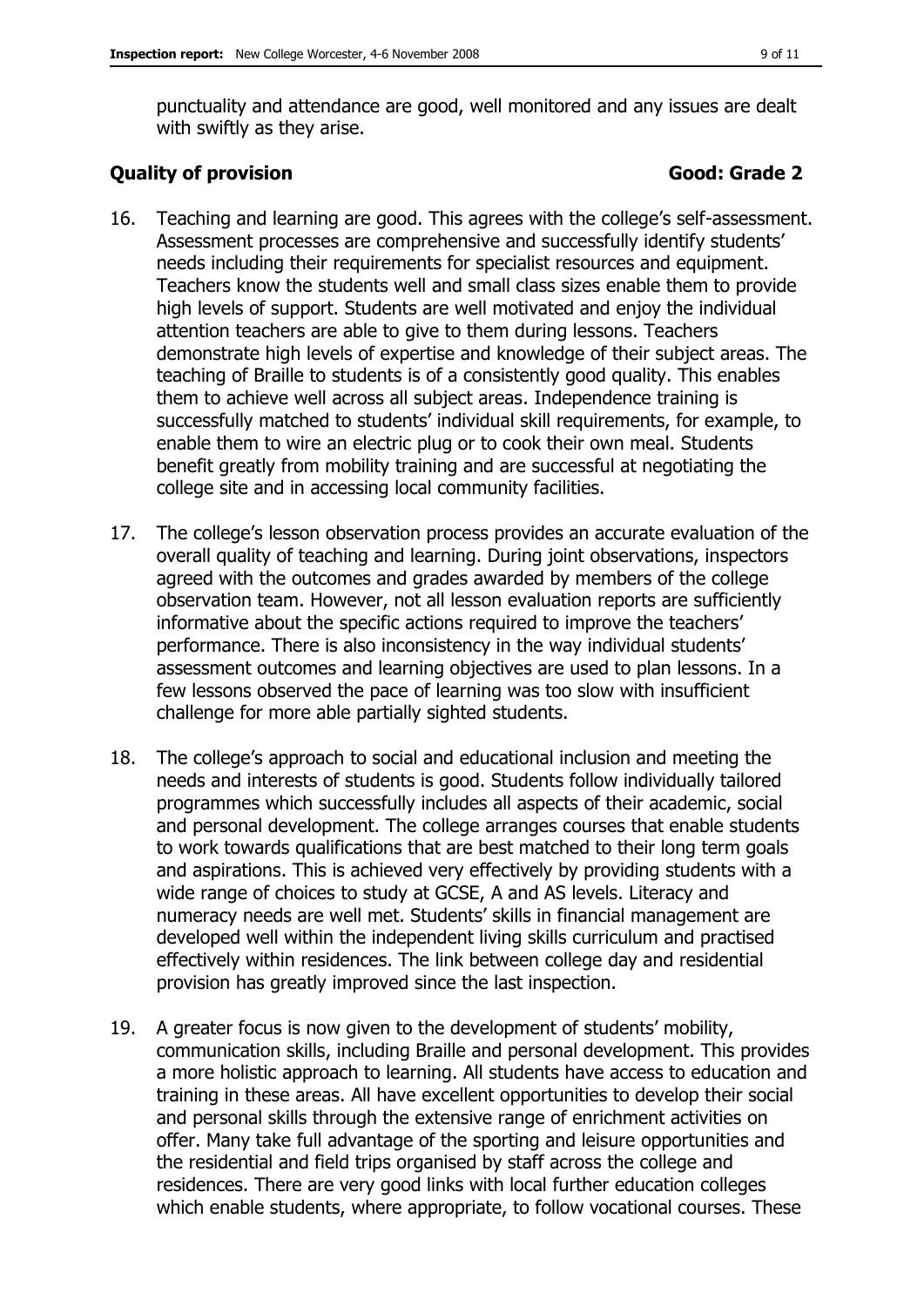provide good additional progression routes for those not seeking future places at universities. Employability skills are effectively developed through opportunities for work experience.

- 20. Guidance and support for students are good. There is a comprehensive range of specialist support services available to all students. Students' medical and health needs are well met and are monitored effectively. Their emotional wellbeing is given a high priority and all have an entitlement to counselling services. Very good support is provided to those students with additional learning needs such as literacy, numeracy and communication skills. A particular strength is the support given to students who enter the college late within the academic year, many of whom have low self esteem and confidence due to unsuccessful previous educational experiences. Staff demonstrate heightened awareness and high levels of expertise in dealing with these issues. They provide the sensitive support required to enable students to achieve well and make good progress. Although many students achieve well, the quality of target setting varies too widely for progress to be consistently and accurately tracked.
- 21. Transition arrangements are good and provide students with the necessary support to progress onto further and higher education courses. Careers guidance is effective in helping students to make the right choices for their future careers.

#### **Leadership and management Good: Grade 2**

#### **Contributory grade:**

#### Equality of opportunity Equality of opportunity

- 22. Leadership and management are good. There is a clear and energetic commitment to improve and develop the provision. Leaders and governors managed the de-merger from the RNIB very well. They have a good overview of the needs of individual students which is underpinned by a strong will to promote excellence in education and care. The principal provides open and consultative leadership; she is ably supported by senior and middle managers. Lines of responsibility and accountability are clear.
- 23. Quality improvement processes effectively cover most of the work of the college and have improved since the last inspection. Self-assessment procedures are comprehensive and involve all stakeholders. The report, although mostly accurate, overestimates the quality of a minority of areas and is not sufficiently evaluative. There is insufficient use of accurate and timely data to inform target setting at whole college level. There are appropriate and regular arrangements for observing lessons but little external scrutiny to moderate these judgements. The strategy for the implementation of literacy and numeracy is effective. The college systematically uses the views of students, parents and other stakeholders and staff to identify and address areas for improvement.